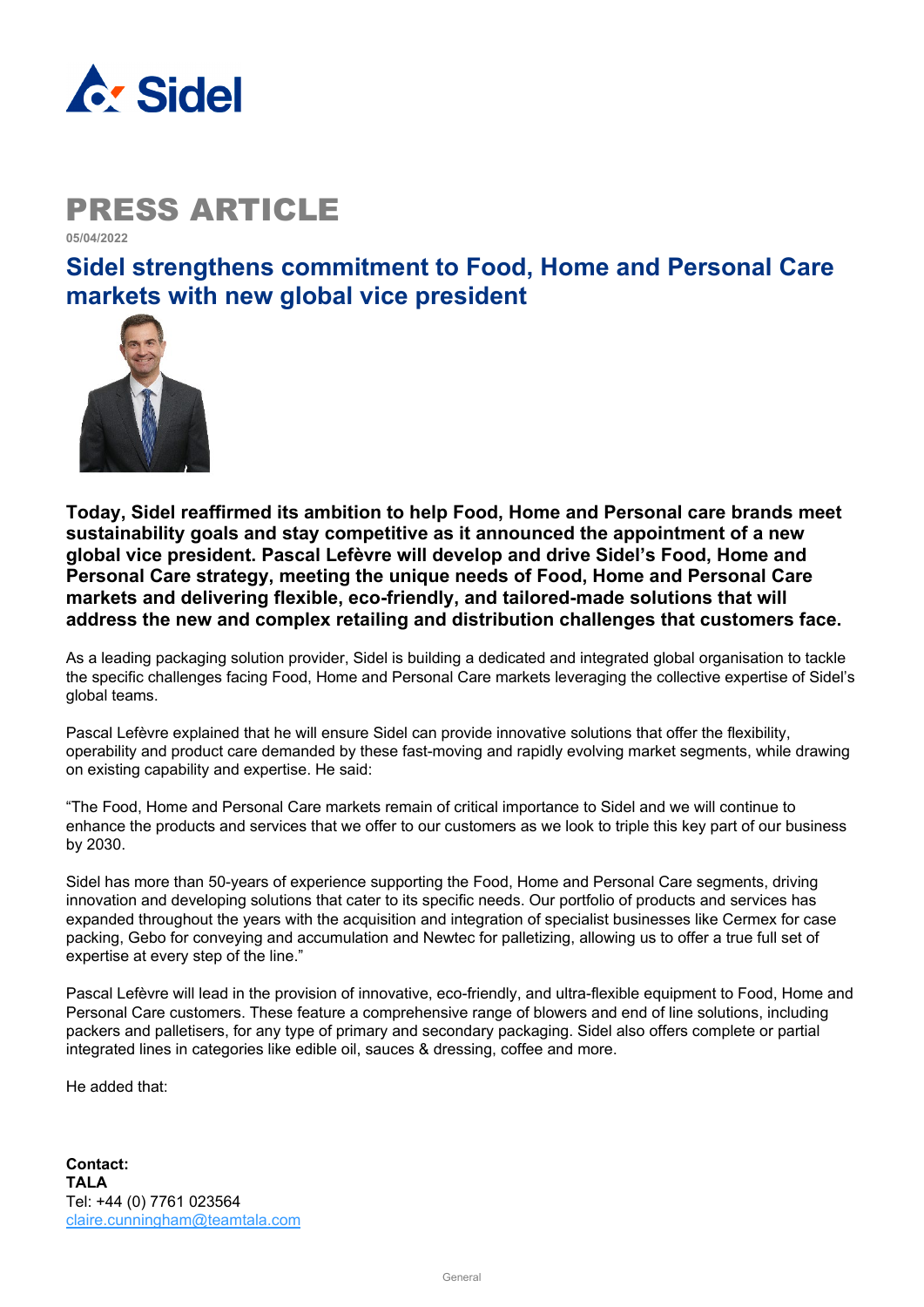

# PRESS ARTICLE

"We are committed to the Food, Home and Personal Care segment's transition to sustainable packaging solutions in response to growing consumer demand, ensuring that manufacturers can play their part in the journey to netzero. Sidel is supporting brand owners through the transition to fully recyclable light-weighted PET or r-PET containers, leveraging our design capability and market-leading blow moulding solutions with its preferential heating technology for shaped containers."

In embarking on this new ambition for Food, Home and Personal Care, Sidel is building on over 50-years of experience. The company is mastering the complexity of the diverse needs of the Food, Home and Personal Care industries and will continue to prove that it can operate as a strong and sustainable partner in equipment, packaging and line design with tailored solutions, innovations, and services

#### **ENDS**



#### **Note to editors:**

Pascal Lefèvre joined Sidel in 2020. He attended ISG Paris Business School and has more than 20-years of experience working in senior positions within the packaging equipment industry.